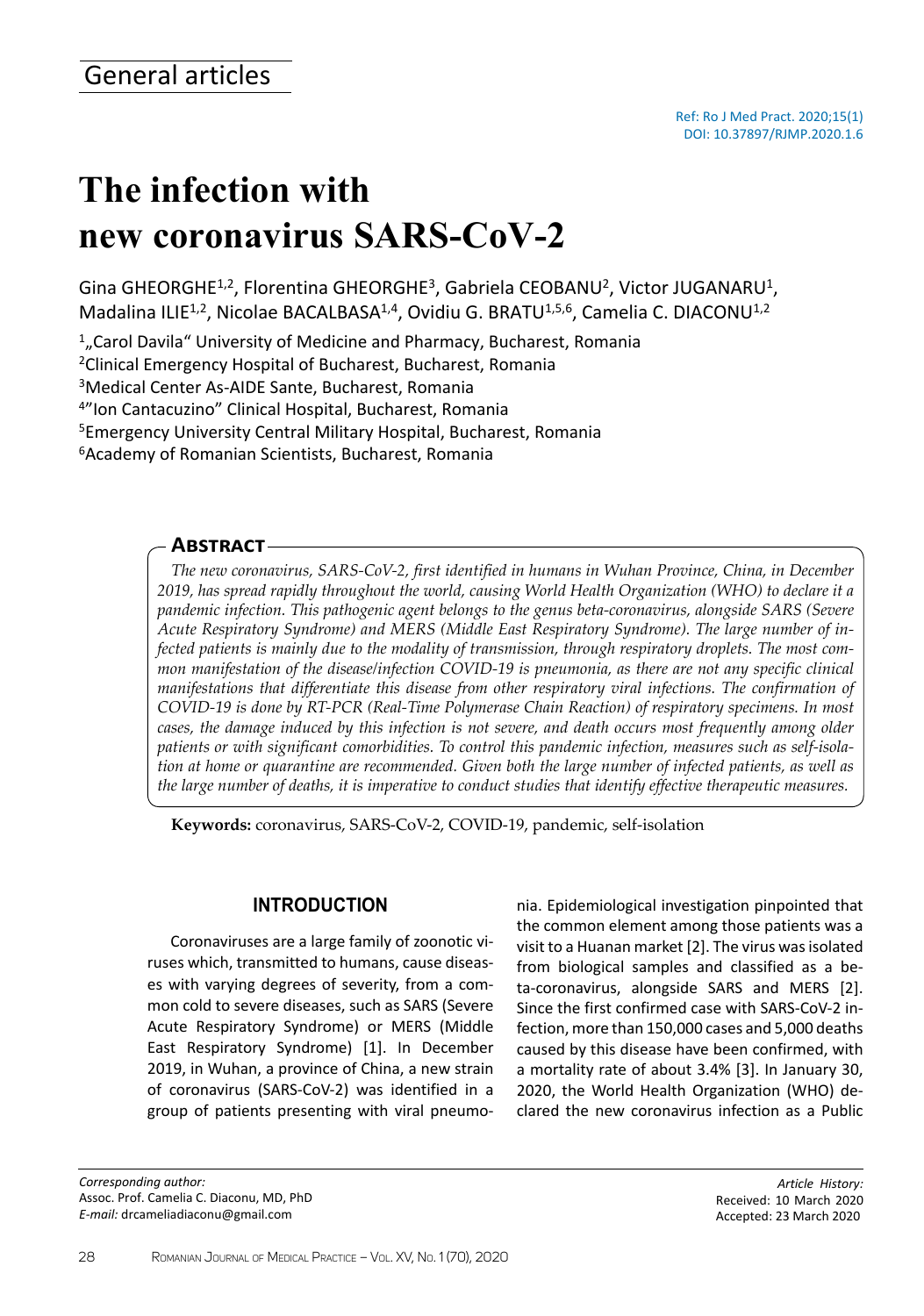Health Emergency of International Concern (PHEIC) [4].

SARS was first identified in southern China in 2002. It caused over 8,000 illnesses and 774 deaths, with a mortality rate of 7% [5]. Another beta-coronavirus who was a public health problem was MERS; it was first identified in 2012, in Saudi Arabia, and did not cause the first outbreak of infection until two years later, in 2014 [6,7]. The number of confirmed cases of MERS worldwide was 2,494 and the number of deaths was 858, with a mortality rate of 34.4% [8]. Figure 1 shows the relative impact of the three strains of coronavirus in terms of number of cases, number of deaths and mortality.

| <b>SARS</b><br>2002 | $\cdot$ >8,000 cases<br>• 774 deaths<br>· 7% death rate      |
|---------------------|--------------------------------------------------------------|
| <b>MERS</b><br>2012 | $\cdot$ 2,494 cases<br>• 858 deaths<br>• 34.4% death rate    |
| SARS-CoV-2<br>2019  | • 121,237 cases<br>$\cdot$ 4,378 deaths<br>• 3.4% death rate |

*Figure 1. Number of cases, deaths and mortality rates caused by SARS, MERS and SARS-CoV-2 on March 11, 2020 [5-8]*

# **WAYS OF TRANSMISSION**

Interpersonal transmission was confirmed by identifying the presence of infection in several members of a family or among medical staff who cared for patients with COVID-19. The main way of transmission is represented by respiratory droplets or saliva drops. The virus released in the respiratory/saliva secretion (in situations of coughing, sneezing or only interpersonal communication) will thus contaminate other people if these particles come directly into contact with the mucous membranes, especially at the face level [9]. The respiratory/saliva droplets can be spread over a distance of up to 6 m (2 m in average). The virus can be contacted directly from air, and indirectly from various contaminated surfaces, where it can survive several days [9]. The transmission can be done both from symptomatic and asymptomatic individuals, or patients being in the incubation period [10]. Although SARS-CoV-2was detected in

samples of blood and stool, fecal-oral transmission does not seem to play a significant role in the spread of infection [11]. The incubation period is about 14 days, and in most cases, the symptoms appear within 4-5 days after primary infection [12]. A study that analyzed data from 181 patients infected with SARS-CoV-2, all reported in China, concluded that symptoms developed in 2.5% of those infected within 2.2 days and 97.5% of infected people in 11.5 days from the infection, the average incubation period being of 5.1 days [13]. A case with an incubation period of 19 days was reported [14]; also, Hubei Province local government declared a case with an incubation period of 27 days [15]. Under these circumstances and data, it can be concluded that the incubation period may vary between 2 and 27 days [15].

#### **DIAGNOSIS**

COVID-19 can affect all age groups, although middle-aged and elderly adults are most commonly affected. In a report by the Chinese Center for Disease Control and Prevention, 87% of patients were aged between 30 and 79 years [16]. If in children symptomatic infection is uncommon and usually mild, in the elderly COVID-19 is associated with a higher death rate compared to middle age adults who have the same disease [16]. Table 1 shows the fatality rate of COVID-19 by age [17]. The comorbidities also contribute to the death rate. Thus, in patients with cardiovascular disease the death rate was 10.5%, in patients with diabetes 7.3%, in patients with chronic respiratory diseases 6.3%, in patients with arterial hypertension 6%, and in patients with cancer 5.6% [17].

*Table 1. The fatality rate by age (adapted after [17])*

| Age<br>(years old) | Death rate (all cases)<br>% |
|--------------------|-----------------------------|
| $80+$              | 14.8                        |
| 70-79              | 8.0                         |
| 60-69              | 3.6                         |
| 50-59              | 1.3                         |
| 40-49              | 0.4                         |
| 30-39              | 0.2                         |
| 20-29              | 0.2                         |
| 10-19              | 0.2                         |
| $0 - 9$            |                             |

The most common manifestation of infection with SARS-CoV-2 is pneumonia. There are not any specific clinical manifestations that differentiate this disease from other respiratory viral infections [18]. The most common symptoms induced by the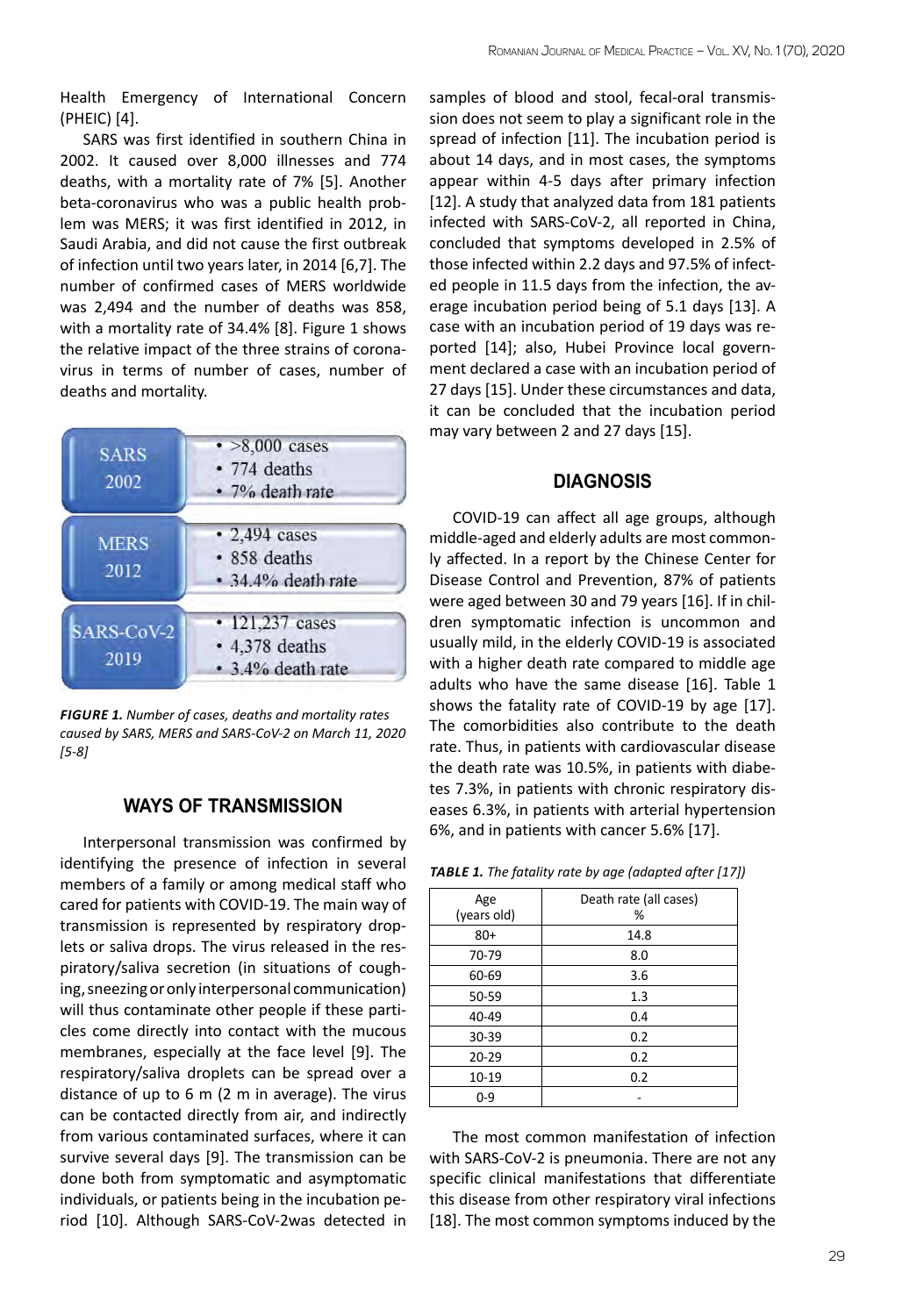infection with SARS-CoV-2are shown in Table 2 [19,20].

| <b>Symptoms</b> |                            |  |  |  |
|-----------------|----------------------------|--|--|--|
| Most common (%) | Less common                |  |  |  |
| Fever (99)      | Headache                   |  |  |  |
| (70)<br>Fa      | Sore throat                |  |  |  |
| Dry cough (59)  | Rhinorrhea                 |  |  |  |
| Anorexia (40)   | Gastrointes<br>symptoms    |  |  |  |
| Myalgias (35)   | (e.g. nausea and diarrhea) |  |  |  |
| Dyspnea (31)    |                            |  |  |  |
| Sputum prod     |                            |  |  |  |

*Table 2. Symptoms induced by the infection with SARS-CoV-2*

According to World Health Organization (WHO), a suspected case of SARS-CoV-2 infection is defined as a patient presenting with severe acute respiratory infection without an obvious cause and at least one of the following: history of travel in an area at risk, up to 14 days before the onset of symptoms, or medical personnel in a medical unit that is treating patients with severe acute respiratory infections of unknown etiology [21,22]. A confirmed case is the patient in whom the infection was identified by a SARS-CoV-2 laboratory test, regardless of the signs or symptoms [21,22].

Regarding laboratory tests, SARS-CoV-2 infected patients may present: leukopenia, leukocytosis, and lymphopenia, the most common being lymphopenia [23]. They also may have elevated aminotransferase levels. Procalcitonin levels are usually normal in patients with pneumonia but may be higher in patients who require intensive therapy [23]. In some studies, high levels of D-dimers and severe lymphopenia are associated with a higher mortality rate [24]. Chest CT examination most commonly reveals ground-glass opacification. Other changes that may occur are: pleural thickening, pleural effusion and lymphadenopathy. They are usually bilateral, have a peripheral distribution and involve the lower lobes [25,26].

In patients suspected of being infected with the new coronavirus, it is recommended to test for both the pathogen agent, as well as other respiratory infectious agents. Thus, it is recommended that samples must be taken from the upper respiratory tract (nasopharyngeal and oropharyngeal swab) or lower respiratory tract (sputum, tracheal aspirates, or bronchoalveolar lavage). Additional biological samples, such as stool or urine, may be

taken. Induced sputum collection is not recommended, and for safety reasons these samples will not be used in viral cultures. Identification of SARS CoV-2 RNA is performed by RT-PCR (Real-Time Polymerase Chain Reaction). A positive test confirms the infection, while a negative test cannot rule it out [9]. According to a report by the Chinese Center for Disease Control and Prevention, there are three degrees of damage induced by infection with SARS-CoV-2, listed in Table 3 [16,27]. In most cases, the damage caused by this infection is not severe and death generally occurs among patients who have significant comorbidities (cardiovascular disease [28,29], diabetes [30,31], chronic respiratory disease, hypertension [32,33], cancer, etc).

*Table 3. Severity of disease induced by SARS-CoV-2 infection*

| Mild $-81%$   | No or mild pneumonia                                                             |       |
|---------------|----------------------------------------------------------------------------------|-------|
| Severe $-14%$ | dyspnea, hypoxia or >50% lung<br>involvement on imaging within 24 to 48<br>hours |       |
| $cal < 5\%$   | respiratory failure, shock,<br>dysfu                                             | organ |

## **MANAGEMENT**

To control this pandemic, measures such as early diagnosis, treatment and the quarantining of infected people to limit human-to-human transmission are recommended. In patients with mild impairment, the recommendations are self-isolation at home. In this situation, the main objectives are the limitation of infection transmission and self-health monitoring. In case of clinical deterioration, the patient requires hospitalization [9,33, 34].

For patients with severe symptoms, hospitalization is recommended, in order to implement measures of infection control and supportive care [9]. Glucocorticoids should not be used in case of pneumonia determined by SARS-CoV-2 without other indications, such as chronic obstructive pulmonary disease exacerbation. This medication was associated with increased mortality in patients with influenza and viral clearance delay in patients infected with MERS [9,35]. Studies until now have identified a number of potentially effective agents against SARS-CoV-2 (interferon-α, lopinavir/ ritonavir, chloroquine phosphate, ribavirin, remdesivir, arbidol, favipiravir, darunavir) [35- 39]. Table 4 presents possible ways of administration of these drugs [38]. The recovery period is approximately 2 weeks for mild forms of infection and 3-6 weeks for severe forms of infection [9].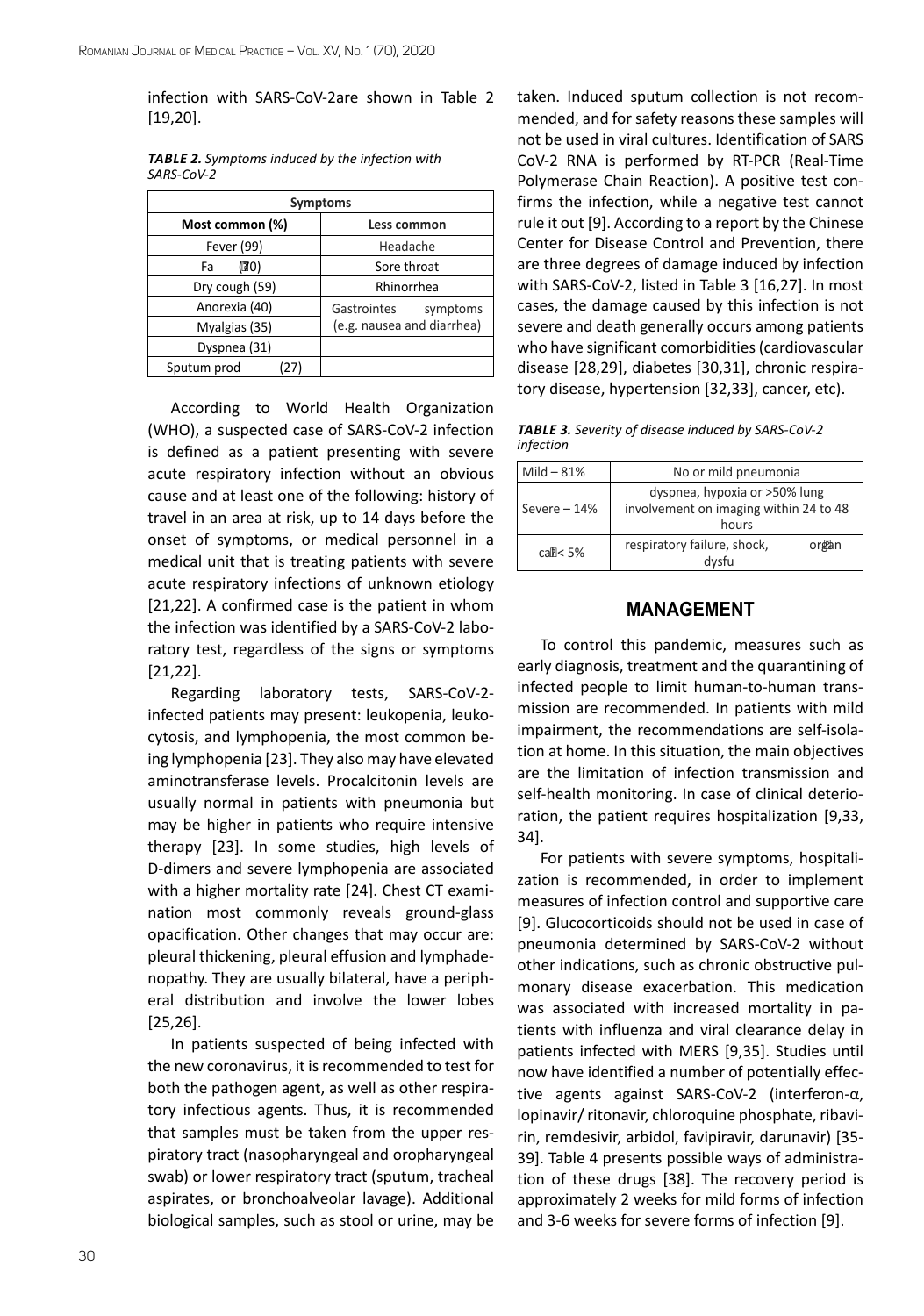*Table 4. Medication possibly effective in COVID-19 (adapted after Dong L et al. [37])*

| <b>Drug</b>          | Dosage treatment                                            | <b>Method of administration</b>                 |  |
|----------------------|-------------------------------------------------------------|-------------------------------------------------|--|
| Interferon- $\alpha$ | 5 million U or equivalent                                   | Vapor inhala                                    |  |
| $(IFN-\alpha)$       | dose                                                        | s/day                                           |  |
| Lopinavir/           | 200 mg/50 mg/capsule,                                       | Oral                                            |  |
| Ritonavir            | 2 capsules e                                                | s/day                                           |  |
| Ribavirin            | 500 mg, in combina<br>with IFN-α or lopinavir/<br>ritonavir | Intravenous infusion<br>s/day<br>2 <sub>t</sub> |  |
| Chloroquine          | 500 mg (300 mg for                                          | Oral                                            |  |
| phosphate            | chloroquine)                                                | s/day                                           |  |
| Arbidol              | 200 mg                                                      | Oral<br>s/day                                   |  |



The pandemic caused by the new coronavirus is the most important public health problem facing humanity at this time. Rapid transmission requires important prevention measures, such as self-isolation or quarantine in one's home. Studies to date have identified a number of therapeutic agents effective against SARS-CoV-2 in vitro. Given the disastrous situation, mainly through its effects on health and number of deaths, but also on the economies worldwide, further studies to elucidate the diagnostic and therapeutic possibilities are urgently required.

> *Conflict of interest:* none declared *Financial support:* none declared

#### **REFERENCES references**

- 1. De Wit F, van Doremalen N, Falzarano D, Munster VJ. SARS and MERS: Recent insights into emerging coronaviruses. *Nat Rev Microbiol.* 2016;14:523-534.
- 2. Zhu N, Zhang D, Wang W et al. A novel coronavirus from patients with pneumonia in China 2019. *N Engl J Med.* 2020; 382:727-733.
- 3. https://www.worldometers.info/coronavirus/ coronavirus-death-rate/ (accessed on 11 March 2020).
- 4. World Health Organization. Statement on the second meeting of the International Health Regulations (2005) Emergency Committee regarding the outbreak of novel coronavirus (2019-nCoV). 2020. Available at https://www.who.int/news-room/ detail/30-01-2020-statement-on-thesecond-meeting-of-the-international-healthregulations-(2005)-emergency-committeeregarding-the-outbreak-of-novelcoronavirus-(2019-ncov). Published January 31, 2020.
- 5. Anderson RM, Fraser C, Ghani AC et al. Epidemiology, transmission dynamics and control of SARS: the 2002-2003 epidemic. *Phil Trans R Soc Lond B.* 2004; 359:1091-105.
- 6. Mackay IM, Arden KE. MERS coronavirus: diagnostics, epidemiology and transmission. *Virol J.* 2015;12:222.
- 7. Al-Omari A, Rabaan AA, Salih S, Al-Tawfiq JA, Memish ZA. MERS coronavirus outbreak: implications for emerging viral infections. *Diagn Microbiol Infect Dis.* 2019;93:265-85.
- 8. https://www.who.int/emergencies/mers-cov/ en/(accessed on 11 March 2020).
- 9. McIntosh K. Coronavirus disease 2019 (COVID-19), UptoDate2020, (accessed on 11 March 2020). Available at https://www. uptodate.com/contents/coronavirusdisease-2019-covid-19#H2513094760.
- 10. Li Z, Yi Y, Luo X et al. Development and clinical application of a rapid IgM-IgG

combined antibody test for SARS-CoV-2 infection diagnosis. *J Med Virol.* 2020.

- 11. Report of the WHO-China Joint Mission on Coronavirus Disease 2019 (COVID-2019). February 16-24, 2020. http://www.who.int/ docs/default-source/coronavirus/ who-china-joint-mission-on-covid-19-finalreport.pdf (accessed on 04 March 2020).
- 12. Li Q, Guan X, Wu P et al. Early transmission dynamics in Wuhan, China, of novel coronavirus-infected pneumonia. *N Engl J Med.* 2020.
- 13. Lauer S, Grantz KH, Bi Q et al. The incubation period of coronavirus disease 2019 (COVID-19) from publicly reported confirmed cases: estimation and application. *Ann Intern Med.* 2020.
- 14. Bai Y, Lingsheng Yao L, Wei T et al. Presumed asymptomatic carrier transmission of COVID-19. JAMA. 2020.
- 15. https://www.worldometers.info/coronavirus/ coronavirus-incubation-period/ (accessed on 15 March 2020).
- 16. Wu Z, McGoogan JM. Characteristics of and important lessons from the coronavirus disease 2019 (COVID-19) outbreak in China: Summary of a report of 72314 cases from the Chinese Center for Disease Control and Prevention. *JAMA.* 2020.
- 17. https://www.worldometers.info/coronavirus/ coronavirus-age-sex-demographics/ accessed on 15 March 2020).
- 18. Guan WJ, Ni ZY, Hu Y, et al. Clinical characteristics of coronavirus disease 2019 in China. *N Engl J Med.* 2020.
- 19. Wang D, Hu B, Hu C et al. Clinical characteristics of 138 hospitalized patients with 2019 novel coronavirus-infected pneumonia in Wuhan, China. *JAMA.* 2020.
- 20. Huang C, Wang Y, Li X et al. Clinical features of patients infected with 2019 novel coronavirus in Wuhan, China. *Lancet.* 2020; 395:497-506.
- 21. WHO. Clinical management of severe acute respiratory infection when novel

coronavirus (2019-nCoV) infection is suspected. https://www.who.int/ publications-detail/clinical-management-ofsevere-acute-respiratory-infection-whennovel-coronavirus-(ncov)-infection-issuspected (accessed on 14 March 2020).

- 22. Peeri NC, Shrestha N, Rahman MS et al.The SARS, MERS and novel coronavirus (COVID-19) epidemics, the newest and biggest global health threats: what lessons have we learned? *Int J Epidemiol.* 2020; 1-10.
- 23. Centers for Disease Control and Prevention. Interim clinical guidance for management of patients with confirmed 2019 novel coronavirus (2019-nCoV) infection. Updated February 12, 2020. https://www.cdc.gov/ coronavirus/2019-ncov/hcp/clinicalguidance-management-patients.html (accessed on February 14, 2020).
- 24. Chen N, Zhou M, Dong X et al. Epidemiological and clinical characteristics of 99 cases of 2019 novel coronavirus pneumonia in Wuhan, China: A descriptive study. *Lancet.* 2020; 395:507.
- 25. Zhao W, Zhong Z, Xie X et al. Relation between chest CT findings and clinical conditions of coronavirus disease (COVID-19) pneumonia: A multicenter study. *AJR Am J Roentgenol*. 2020;1-6.
- 26. Xie X, Zhong Z, Zhao W et al. Chest CT for typical 2019-nCoV pneumonia: relationship to negative RT-PCR testing. *Radiology.* 2020:200343.
- 27. Diaconu CC. A novel coronavirus threatens the world. *Arch Balk Med Union*. 2020; 55(1):11013.
- 28. Stoicescu M, Csepento C, Mutiu G, Bungau S. The role of increased plasmatic renin level in the pathogenesis of arterial hypertension in young adults. *Rom J Morphol Embriol.* 2011; 52(1 Suppl.):419-423.
- 29. Moisi MI, Rus M, Bungau S, Zaha CD, Uivarosan D, Fratila O, Tit DM, Endres L,